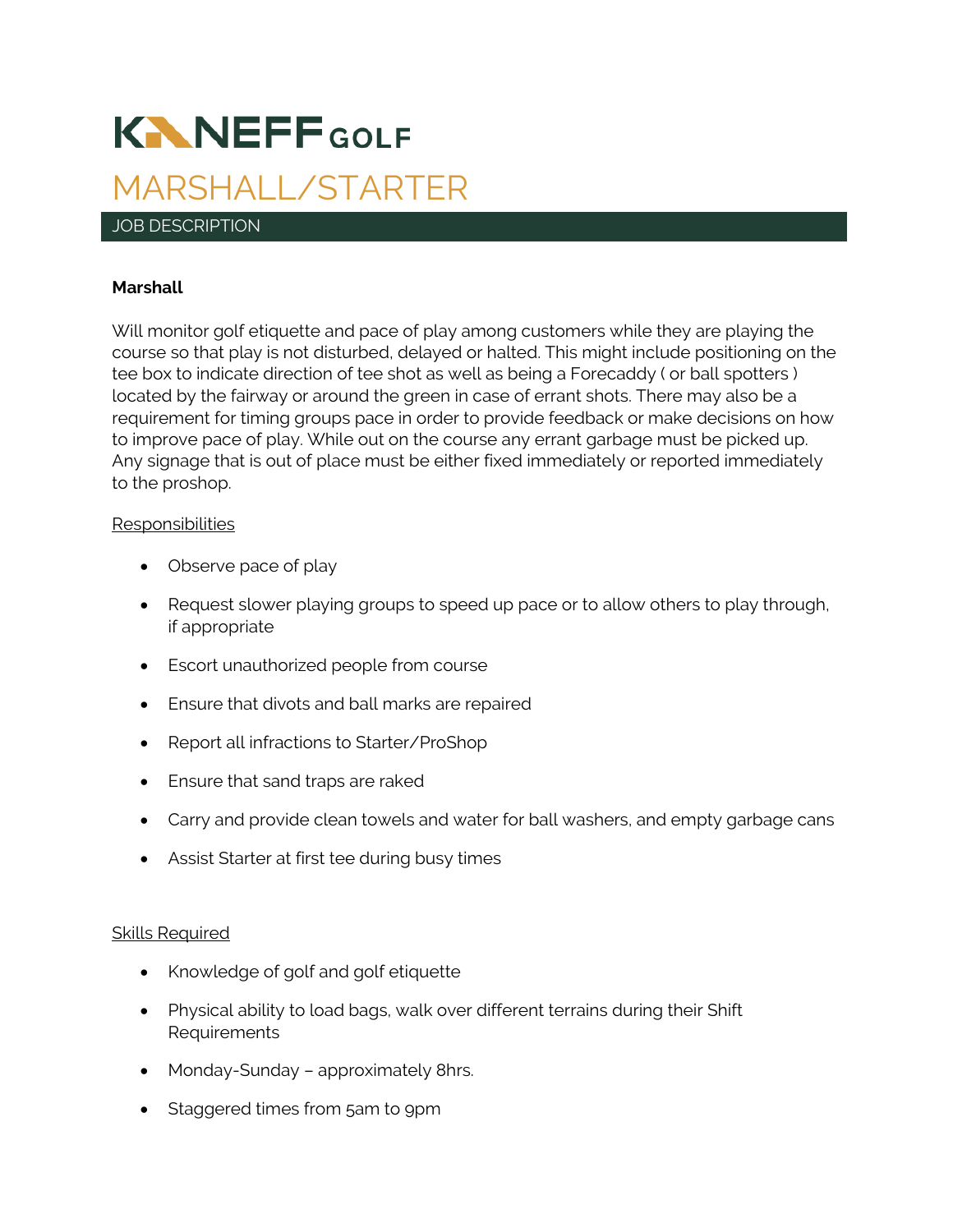# **Practice Facility**

Volunteers will assist in the operation of the range to distribute practice balls, change nameplates and control access to the range, putting and chipping greens. Volunteers will deal directly with customers

## Skills Required

- Good interpersonal skills
- Some knowledge of golf and golf etiquette
- Ability to stand, lift buckets of balls & walk for their entire Shift Requirements
	- o Monday-Sunday
	- o 7am-7pm

# **People Movers**

Volunteers are responsible for driving customers to and from parking lots to bag drop/proshop entrance. .Drivers must be 25 years of age, with a valid driver's license. Volunteers may also be required to drive players on the course.

## Skills Required

- Good interpersonal skills, along with physical ability to load golf bags
- Good driving skills
- Shift Requirements:
	- o Monday-Sunday approximately 8hrs.
	- o 6 am-8pm

## **Starters**

Control the pace of play on the golf course by directing players to the first tee at appropriate times

## Responsibilities

- Provides information regarding the golf course, play time, dress code, marketing info, daily specials and other related golf course issues
- Ensures guests are registered at Golf Shop counter.